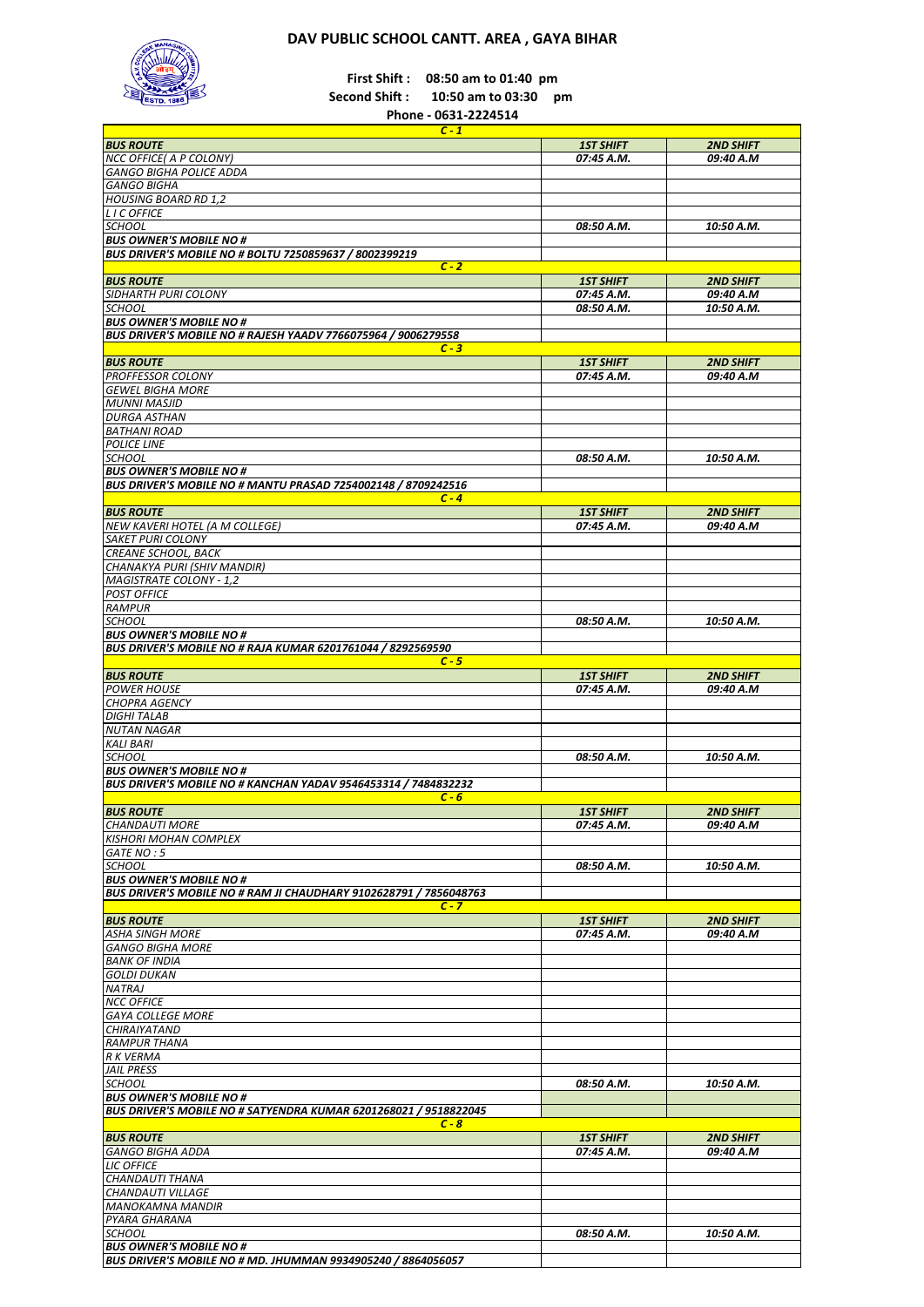|                                                                   | $C - 9$                            |                  |
|-------------------------------------------------------------------|------------------------------------|------------------|
| <b>BUS ROUTE</b>                                                  | <b>1ST SHIFT</b>                   | <b>2ND SHIFT</b> |
| MAGADH COLONY RD. NO-7                                            | 07:45 A.M.                         | 09:40 A.M        |
| <b>MEDICAL</b>                                                    |                                    |                  |
| <b>VEER KUNWAR SINGH COLONY</b>                                   |                                    |                  |
| A.T.GATE                                                          |                                    |                  |
| <b>MEDICAL DAV</b>                                                |                                    |                  |
| <b>AIRPORT RESIDENTIAL AREA</b>                                   |                                    |                  |
| <b>SCHOOL</b>                                                     | 08:50 A.M.                         | 10:50 A.M.       |
| <b>BUS OWNER'S MOBILE NO #</b>                                    |                                    |                  |
| BUS DRIVER'S MOBILE NO # PARMESHWAR YADAV 7541920952 / 7479485847 |                                    |                  |
|                                                                   | $C - 10$                           |                  |
| <b>BUS ROUTE</b>                                                  | <b>1ST SHIFT</b>                   | <b>2ND SHIFT</b> |
| <b>D M KOTHI</b>                                                  | 07:45 A.M.                         | 09:40 A.M        |
| <b>DE O KOTHI</b>                                                 |                                    |                  |
| <b>ASHA SINGH MORE</b>                                            |                                    |                  |
| <b>RAM PUR THANA</b>                                              |                                    |                  |
| SHASTRI NAGAR JAI HIND FIELD                                      |                                    |                  |
| <b>SIKARIYA MORE</b>                                              |                                    |                  |
|                                                                   |                                    |                  |
| <b>SCHOOL</b>                                                     | 08:50 A.M.                         | 10:50 A.M.       |
| <b>BUS OWNER'S MOBILE NO #</b>                                    |                                    |                  |
| BUS DRIVER'S MOBILE NO # DAYANAND KUMAR 9934264071 / 8877541506   |                                    |                  |
|                                                                   | $C - 11$                           |                  |
| <b>BUS ROUTE</b>                                                  | <b>1ST SHIFT</b>                   | <b>2ND SHIFT</b> |
| <b>DUMUHAN</b>                                                    | 07:45 A.M.                         | 09:40 A.M        |
| <b>BAIJU BIGHA</b>                                                |                                    |                  |
| MU GATE NO 2                                                      |                                    |                  |
| <b>MU CAMPUS</b>                                                  |                                    |                  |
| MU GATE NO 1                                                      |                                    |                  |
| <b>MASTPURA</b>                                                   |                                    |                  |
| <b>B M P MORE</b>                                                 |                                    |                  |
| <b>SCHOOL</b>                                                     | 08:50 A.M.                         | 10:50 A.M.       |
| <b>BUS OWNER'S MOBILE NO #</b>                                    |                                    |                  |
| BUS DRIVER'S MOBILE NO # RAJESH KUMAR 7870617272 / 7549885124     |                                    |                  |
|                                                                   | <b>BUS NO : 12 ( BR-02T-4816 )</b> |                  |
| <b>BUS ROUTE</b>                                                  | <b>1ST SHIFT</b>                   | <b>2ND SHIFT</b> |
| (DIGHI TANK), SAI MANDIR                                          | 07:45 A.M.                         | 09:40 A.M        |
| <b>DIGHI TALAB MORE</b>                                           |                                    |                  |
| TILHA MAHAVIR ASTHAN                                              |                                    |                  |
| <b>SAMIR TAKIYA MORE</b>                                          |                                    |                  |
| <b>GODAWARI</b>                                                   |                                    |                  |
| <b>MEHANDI BAG</b>                                                |                                    |                  |
| <b>MARANPUR MORE</b>                                              |                                    |                  |
| PARAM GYAN NIKETAN                                                |                                    |                  |
| <b>NAILI</b>                                                      |                                    |                  |
| <b>SCHOOL</b>                                                     | 08:50 A.M.                         | 10:50 A.M.       |
| <b>BUS OWNER'S MOBILE NO # BIRENDRA KUMAR 9931421865</b>          |                                    |                  |
| BUS DRIVER'S MOBILE NO # 9199939200                               |                                    |                  |
|                                                                   | <b>BUS NO:13 (BR-02PA-3717)</b>    |                  |
| <b>BUS ROUTE</b>                                                  | <b>1ST SHIFT</b>                   | <b>2ND SHIFT</b> |
| <b>KASHI NATH MORE</b>                                            | 07:45 A.M.                         | 09:40 A.M        |
| <b>MARUFFGANJ MORE</b>                                            |                                    |                  |
| <b>BANK OF BARODA</b>                                             |                                    |                  |
| <b>DHOLAKIYA GALI</b>                                             |                                    |                  |
| <b>BATA MORE</b>                                                  |                                    |                  |
| <b>GUMTINO.1</b>                                                  |                                    |                  |
|                                                                   |                                    |                  |
| RAILWAY HOSPITAL                                                  |                                    |                  |
| <b>SCHOOL</b>                                                     | 08:50 A.M.                         | 10:50 A.M.       |
| BUS OWNER'S MOBILE NO # BIRENDRA KUMAR 9931421865                 |                                    |                  |
| <b>BUS DRIVER'S MOBILE NO # 840938577</b>                         |                                    |                  |
|                                                                   |                                    |                  |
|                                                                   | <b>BUS NO:14 (BR-02PA-2968)</b>    |                  |
| <b>BUS ROUTE</b>                                                  | <b>1ST SHIFT</b>                   | <b>2ND SHIFT</b> |
| <b>PANI TANKI</b>                                                 | 07:45 A.M.                         | 09:40 A.M        |
| <b>WHITE HOUSE</b>                                                |                                    |                  |
| M. I PLAZA                                                        |                                    |                  |
| <b>BIG BAZAR</b>                                                  |                                    |                  |
| DR. P.N.ROY MORE                                                  |                                    |                  |
| <b>ASHA SINGH MORE</b>                                            |                                    |                  |
| <b>JAIL PRESS</b>                                                 |                                    |                  |

| <b>ASHA SINGH MORE</b>                                      |                  |                  |
|-------------------------------------------------------------|------------------|------------------|
| <b>JAIL PRESS</b>                                           |                  |                  |
| <b>SCHOOL</b>                                               | 08:50 A.M.       | 10:50 A.M.       |
| <b>BUS OWNER'S MOBILE NO # SHOBHA DEVI 9472830169</b>       |                  |                  |
| <b>BUS DRIVER'S MOBILE NO # 6205216289</b>                  |                  |                  |
| <b>BUS NO: 15 (BR-02PA-6255)</b>                            |                  |                  |
| <b>BUS ROUTE</b>                                            | <b>1ST SHIFT</b> | <b>2ND SHIFT</b> |
| MUSTAFABAD (HANUMAN MANDIR)                                 | 07:45 A.M.       | 09:40 A.M        |
| CHANDAUTI BLOCK (AHRA)                                      |                  |                  |
| <b>SCHOOL</b>                                               | 08:50 A.M.       | 10:50 A.M.       |
| <b>BUS OWNER'S MOBILE NO # BHUVNESHWAR YADAV 6200585358</b> |                  |                  |
| <b>BUS DRIVER'S MOBILE NO # 6200472465</b>                  |                  |                  |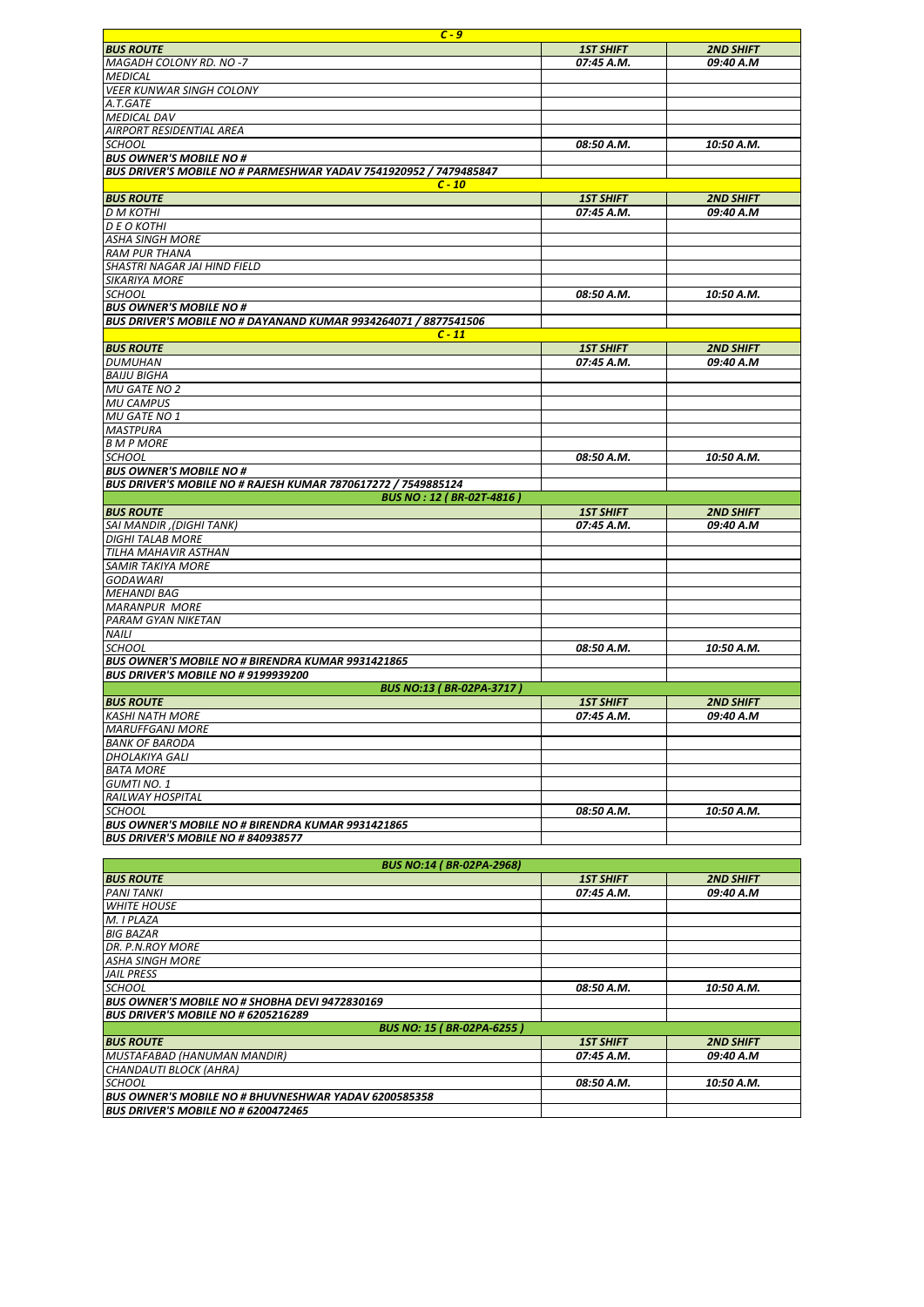|                                                              | <b>BUS NO:16 (BR-02T-3540)</b>  |                  |                  |
|--------------------------------------------------------------|---------------------------------|------------------|------------------|
| <b>BUS ROUTE</b>                                             |                                 | <b>1ST SHIFT</b> | <b>2ND SHIFT</b> |
| RAJENDRA ASHRAM                                              |                                 | 07:45 A.M.       | 09:40 A.M        |
|                                                              |                                 |                  |                  |
| <b>KOYRIBARI MORE</b>                                        |                                 |                  |                  |
| <b>NADRAGUNJ</b>                                             |                                 |                  |                  |
| NAWAGADI                                                     |                                 |                  |                  |
| <b>RAM SAGAR TANK</b>                                        |                                 |                  |                  |
| <b>SEWADAL ROAD</b>                                          |                                 |                  |                  |
|                                                              |                                 |                  |                  |
| <b>CHAND CHAURA</b>                                          |                                 |                  |                  |
| SAHMEERTAKIYA MORE                                           |                                 |                  |                  |
| <b>DURGA ASTHAN</b>                                          |                                 |                  |                  |
| <b>SCHOOL</b>                                                |                                 |                  | 10:50 A.M.       |
|                                                              |                                 | 08:50 A.M.       |                  |
| <b>BUS OWNER'S MOBILE NO # HARJEET SINGH 8797724267</b>      |                                 |                  |                  |
| BUS DRIVER'S MOBILE NO #7294804165                           |                                 |                  |                  |
|                                                              | <b>BUS NO:17 (BR-02M-3903)</b>  |                  |                  |
| <b>BUS ROUTE</b>                                             |                                 | <b>1ST SHIFT</b> | <b>2ND SHIFT</b> |
| <b>KATARI HILL ROAD</b>                                      |                                 | 07:45 A.M.       | 09:40 A.M        |
|                                                              |                                 |                  |                  |
| <b>ALI GANJ</b>                                              |                                 |                  |                  |
| A M COLLEGE                                                  |                                 |                  |                  |
| <b>CREANE SCHOOL</b>                                         |                                 |                  |                  |
| <b>NEAR KARIMGANJ</b>                                        |                                 |                  |                  |
|                                                              |                                 |                  |                  |
| <b>SAKETPURI COLONY</b>                                      |                                 |                  |                  |
| <b>SHIVPURI</b>                                              |                                 |                  |                  |
| <b>ASHOK NAGAR</b>                                           |                                 |                  |                  |
| <b>ASHA SINGH MORE</b>                                       |                                 |                  |                  |
|                                                              |                                 |                  |                  |
| A P COLONY                                                   |                                 |                  |                  |
| <b>SCHOOL</b>                                                |                                 | 08:50 A.M.       | 10:50 A.M.       |
| BUS OWNER'S MOBILE NO # BABITA ROY 9431289486                |                                 |                  |                  |
| <b>BUS DRIVER'S MOBILE NO # 9572679925</b>                   |                                 |                  |                  |
|                                                              | <b>BUS NO:18 (BR-02PA-3387)</b> |                  |                  |
|                                                              |                                 |                  |                  |
| <b>BUS ROUTE</b>                                             |                                 | <b>1ST SHIFT</b> | <b>2ND SHIFT</b> |
| SEWA NAGAR<br>(KARIMGANG)                                    |                                 | 07:45 A.M.       | 09:40 A.M        |
| <b>NAZERATH ACADEMY</b>                                      |                                 |                  |                  |
| <b>MIRZA GALIB COLLEGE</b>                                   |                                 |                  |                  |
|                                                              |                                 |                  |                  |
| <b>GEWAL BIGHA</b>                                           |                                 |                  |                  |
| <b>DURGA ASTHAN</b>                                          |                                 |                  |                  |
| <b>BATHAN</b>                                                |                                 |                  |                  |
| <b>SCHOOL</b>                                                |                                 | 08:50 A.M.       | 10:50 A.M.       |
|                                                              |                                 |                  |                  |
| <b>BUS OWNER'S MOBILE NO # KAUSHLYA DEVI 9939008990</b>      |                                 |                  |                  |
| <b>BUS DRIVER'S MOBILE NO # JITENDRA KUMAR 9931840677</b>    |                                 |                  |                  |
|                                                              | <b>BUS NO:19 (BR-02T-2401)</b>  |                  |                  |
| <b>BUS ROUTE</b>                                             |                                 | <b>1ST SHIFT</b> | <b>2ND SHIFT</b> |
| <b>BATA MORE</b>                                             |                                 | 07:45 A.M.       | 09:40 A.M        |
|                                                              |                                 |                  |                  |
| <b>BADRI KHOWA</b>                                           |                                 |                  |                  |
| <b>SRI RAM TILKUT</b>                                        |                                 |                  |                  |
| <b>PANCH MUKHI MANDIR</b>                                    |                                 |                  |                  |
| <b>RAMNA ROAD</b>                                            |                                 |                  |                  |
|                                                              |                                 |                  |                  |
| <b>SCHOOL</b>                                                |                                 | 08:50 A.M.       | 10:50 A.M.       |
| BUS OWNER'S MOBILE NO # SHOBHA DEVI 9472830169               |                                 |                  |                  |
| <b>BUS DRIVER'S MOBILE NO # 9771169260</b>                   |                                 |                  |                  |
|                                                              | <b>BUS NO:20 (BR-02AA-1251)</b> |                  |                  |
| <b>BUS ROUTE</b>                                             |                                 | <b>1ST SHIFT</b> | <b>2ND SHIFT</b> |
|                                                              |                                 |                  |                  |
| <b>STATION ROAD</b>                                          |                                 | 07:45 A.M.       | 09:40 A.M        |
| <b>GURUDWARA MORE</b>                                        |                                 |                  |                  |
| <b>MURARPUR</b>                                              |                                 |                  |                  |
| <b>GOL PATTHAR</b>                                           |                                 |                  |                  |
|                                                              |                                 |                  |                  |
| <b>SP KOTHI</b>                                              |                                 |                  |                  |
| <b>POLICE LINE</b>                                           |                                 |                  |                  |
| <b>SCHOOL</b>                                                |                                 | 08:50 A.M.       | 10:50 A.M.       |
| <b>BUS OWNER'S MOBILE NO # RAVI SHANKAR SINGH 9135294248</b> |                                 |                  |                  |
|                                                              |                                 |                  |                  |
| <b>BUS DRIVER'S MOBILE NO # 9308810339</b>                   |                                 |                  |                  |
|                                                              | <b>BUS NO:21 (BR-02AA-4381)</b> |                  |                  |
| <b>BUS ROUTE</b>                                             |                                 | <b>1ST SHIFT</b> | <b>2ND SHIFT</b> |
| <b>KATHAUTIYA MORE</b>                                       |                                 | 07:45 A.M.       | 09:40 A.M        |
|                                                              |                                 |                  |                  |
| <b>GHUTIYA MORE</b>                                          |                                 |                  |                  |
| <b>NIMA MORE</b>                                             |                                 |                  |                  |
| <b>SUHANI MARKET</b>                                         |                                 |                  |                  |
| <b>SCHOOL</b>                                                |                                 | 08:50 A.M.       | 10:50 A.M.       |
| BUS OWNER'S MOBILE NO # MADAN SHARMA 9973984736              |                                 |                  |                  |
|                                                              |                                 |                  |                  |
| BUS DRIVER'S MOBILE NO # MADAN SHARMA 9973984736             |                                 |                  |                  |
|                                                              | <b>BUS NO:22 (BR-02T-3386)</b>  |                  |                  |
| <b>BUS ROUTE</b>                                             |                                 | <b>1ST SHIFT</b> | <b>2ND SHIFT</b> |
|                                                              |                                 | 07:45 A.M.       | 09:40 A.M        |
| <b>HEAD POST OFFICE</b>                                      |                                 |                  |                  |
| <b>CHATA MASJID</b>                                          |                                 |                  |                  |
| <b>KOTWALI</b>                                               |                                 |                  |                  |
| LAHARIYA TOLA                                                |                                 |                  |                  |
| <b>KIRAN CINEMA</b>                                          |                                 |                  |                  |
|                                                              |                                 |                  |                  |
| <b>CHOWK</b>                                                 |                                 |                  |                  |
| <b>COURT</b>                                                 |                                 |                  |                  |
| <b>CIVIL LINE</b>                                            |                                 |                  |                  |
| <b>SCHOOL</b>                                                |                                 | 08:50 A.M.       | 10:50 A.M.       |
|                                                              |                                 |                  |                  |
| <b>BUS OWNER'S MOBILE NO # BIRENDRA KUMAR 9931421865</b>     |                                 |                  |                  |
| BUS DRIVER'S MOBILE NO # 7762829816                          |                                 |                  |                  |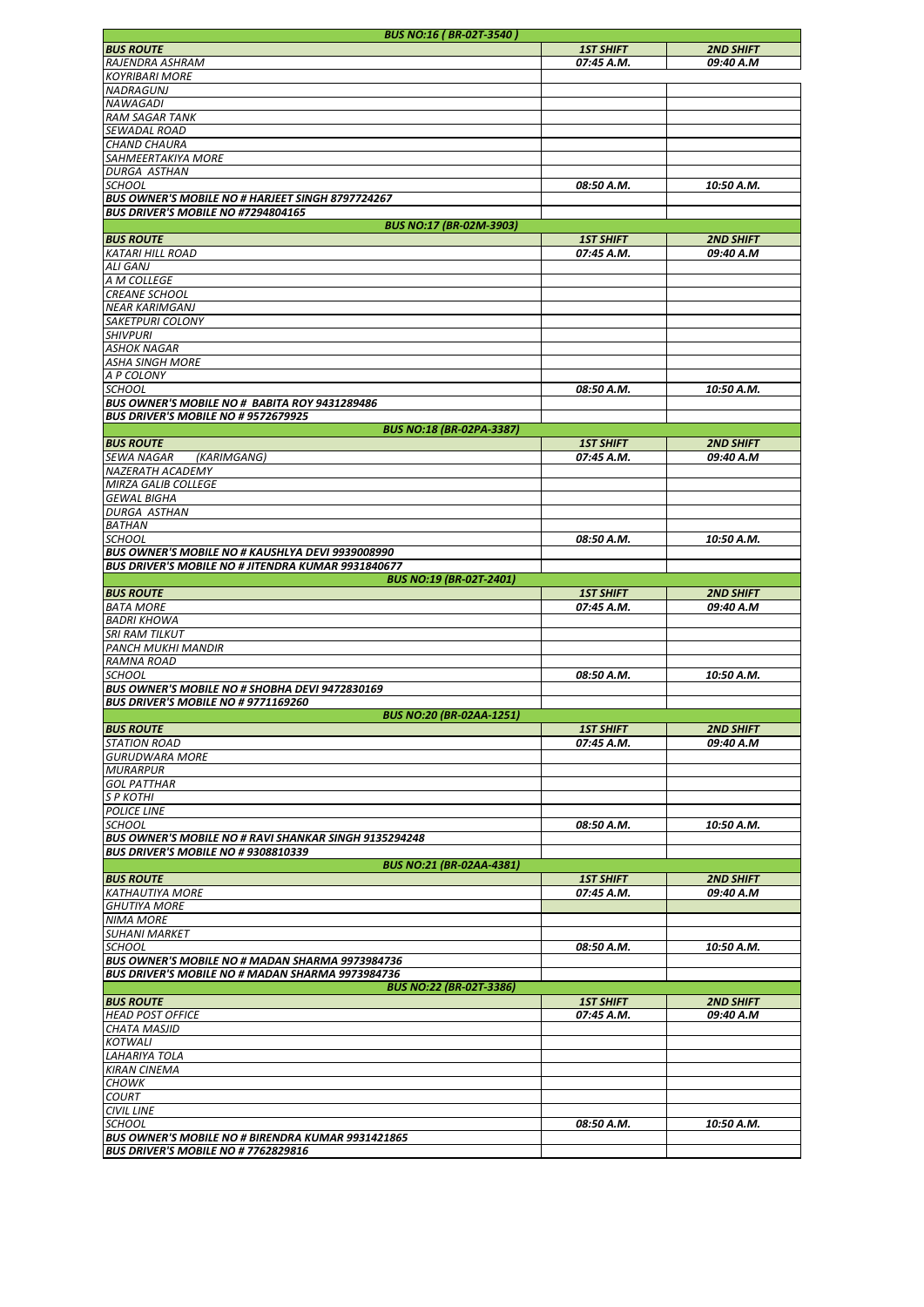| <b>BUS NO:23 (BR-02PA-1279)</b>                               |                  |                  |
|---------------------------------------------------------------|------------------|------------------|
| <b>BUS ROUTE</b>                                              | <b>1ST SHIFT</b> | <b>2ND SHIFT</b> |
| <b>ROYAL RESIDENCY</b>                                        | 07:45 A.M.       | 09:40 A.M        |
| <b>BAIJU BIGHA</b>                                            |                  |                  |
| <b>BHAGALPUR MORE</b>                                         |                  |                  |
| SHAKYAMUNI COLLEGE                                            |                  |                  |
| 80 FEET BUDDHA TEMPLE                                         |                  |                  |
| <b>TOKYO HOTAL</b>                                            |                  |                  |
|                                                               |                  |                  |
| <b>BODHGAYA BLOCK OLD</b>                                     |                  |                  |
| <b>ROOT INSTITUTE</b>                                         |                  |                  |
| <b>EMBASSY HOTEL</b>                                          |                  |                  |
| <b>DOMUHAN</b>                                                |                  |                  |
| KULHAURA                                                      |                  |                  |
| <b>BHALUA MORE</b>                                            |                  |                  |
| DHANDHAVA                                                     |                  |                  |
| DHANAWAN                                                      |                  |                  |
| <b>SCHOOL</b>                                                 | 08:50 A.M.       | 10:50 A.M.       |
| BUS OWNER'S MOBILE NO # KUMAR SUJIT 6299771531                |                  |                  |
| <b>BUS DRIVER'S MOBILE NO # 9356685834</b>                    |                  |                  |
| <b>BUS NO:24 (JH-13A-5295)</b>                                |                  |                  |
|                                                               |                  |                  |
| <b>BUS ROUTE</b>                                              | <b>1ST SHIFT</b> | <b>2ND SHIFT</b> |
| ANANDI MAI MANDIR MORE                                        | 07:45 A.M.       | 09:40 A.M        |
| PUNJABI COLONY                                                |                  |                  |
| <b>NEW GODAM MORE</b>                                         |                  |                  |
| <b>TUTWARI MORE</b>                                           |                  |                  |
| <b>GANGA MAHAL</b>                                            |                  |                  |
| <b>DUKHHARNI MANDIR</b>                                       |                  |                  |
| SCHOOL                                                        | 08:50 A.M.       | 10:50 A.M.       |
| BUS OWNER'S MOBILE NO # UPENDRA KUMAR 9135294248              |                  |                  |
| <b>BUS DRIVER'S MOBILE NO # 9572917373</b>                    |                  |                  |
| <b>BUS NO:25 (BR-02Q-1062)</b>                                |                  |                  |
| <b>BUS ROUTE</b>                                              | <b>1ST SHIFT</b> | <b>2ND SHIFT</b> |
| <b>BATA MORE</b>                                              | 07:45 A.M.       | 09:40 A.M        |
|                                                               |                  |                  |
| <b>TEKARI ROAD</b>                                            |                  |                  |
| <b>GOLPATHAR HANUMAN MANDIR</b>                               |                  |                  |
| SCHOOL                                                        | 08:50 A.M.       | 10:50 A.M.       |
| BUS OWNER'S MOBILE NO # RAJ KUMARI DEVI 9931705300            |                  |                  |
| <b>BUS DRIVER'S MOBILE NO # BARUN 9334043762</b>              |                  |                  |
| <b>BUS NO:26 (BR-02PA-6985)</b>                               |                  |                  |
| <b>BUS ROUTE</b>                                              | <b>1ST SHIFT</b> | <b>2ND SHIFT</b> |
| <b>DURGA BADI</b>                                             | 07:45 A.M.       | 09:40 A.M        |
| TILHA DHARMSHALA                                              |                  |                  |
| <b>BAHUAR CHAURA</b>                                          |                  |                  |
| <b>BISARTALAB ROAD</b>                                        |                  |                  |
| <b>KOCHOR PETROL PUMP</b>                                     |                  |                  |
|                                                               |                  |                  |
| <b>SCHOOL</b>                                                 | 08:50 A.M.       | 10:50 A.M.       |
| <b>BUS OWNER'S MOBILE NO # BHUVNESHWAR YADAV 6200585358</b>   |                  |                  |
| <b>BUS DRIVER'S MOBILE NO # PRADEEP 9102365372</b>            |                  |                  |
| <b>BUS NO:27 (BR-02T-9231)</b>                                |                  |                  |
| <b>BUS ROUTE</b>                                              | <b>1ST SHIFT</b> | <b>2ND SHIFT</b> |
| <b>BANK OF BARODA</b>                                         | 07:45 A.M.       | 09:40 A.M        |
| VISHAL PETROL PUMP                                            |                  |                  |
| <b>VISAL MARKET</b>                                           |                  |                  |
| SIDHARTH PURI COLONY ROAD NO 1,2                              |                  |                  |
| <b>NAWRANGA MORE</b>                                          |                  |                  |
| <b>SALEMPUR MORE</b>                                          |                  |                  |
|                                                               |                  |                  |
| <b>GYAN BHARTI SCHOOL</b>                                     |                  |                  |
| <b>SCHOOL</b>                                                 | 08:50 A.M.       | 10:50 A.M.       |
| <b>BUS OWNER'S MOBILE NO # AJIT KUMAR 9504102422</b>          |                  |                  |
| <b>BUS DRIVER'S MOBILE NO # SHANKAR 7463929316</b>            |                  |                  |
| <b>BUS NO:28 (BR-02PA-2856)</b>                               |                  |                  |
| <b>BUS ROUTE</b>                                              | <b>1ST SHIFT</b> | <b>2ND SHIFT</b> |
| <b>KENDUI BANK</b>                                            | 07:45 A.M.       | 09:40 A.M        |
| <b>MANAV BHARTI SCHOOL</b>                                    |                  |                  |
| <b>MADHUSUDAN COLONY</b>                                      |                  |                  |
| <b>GOVT ITI</b>                                               |                  |                  |
| <b>PANT NAGAR</b>                                             |                  |                  |
| <b>ASHOK NAGAR</b>                                            |                  |                  |
|                                                               |                  |                  |
| <b>BYPASS</b>                                                 |                  |                  |
| <b>SCHOOL</b>                                                 | 08:50 A.M.       | 10:50 A.M.       |
| <b>BUS OWNER'S MOBILE NO # ROUSHAN RAJ KISHORE 9931705300</b> |                  |                  |
| BUS DRIVER'S MOBILE NO # NEERAJ 7004291904                    |                  |                  |

| <b>BUS NO:29 (BR-02Q-4955)</b>                           |                  |                  |
|----------------------------------------------------------|------------------|------------------|
| <b>BUS ROUTE</b>                                         | <b>1ST SHIFT</b> | <b>2ND SHIFT</b> |
| KUJAPI PANCHAYAT BHAWAN                                  | 07:45 A.M.       | 09:40 A.M        |
| <b>MIDDLE SCHOOL</b>                                     |                  |                  |
| <b>MAHADEV ASTHAN</b>                                    |                  |                  |
| <b>SABJI MANDI</b>                                       |                  |                  |
| <b>OM NAGAR</b>                                          |                  |                  |
| <b>DELHA THANA MORE</b>                                  |                  |                  |
| <b>CAPTAIN SUNIL</b>                                     |                  |                  |
| <b>BUS STAND</b>                                         |                  |                  |
| <b>HANUMAN MANDIR</b>                                    |                  |                  |
| <b>MAL GODAM</b>                                         |                  |                  |
| <b>KATARI PUL BACK</b>                                   |                  |                  |
| <b>SCHOOL</b>                                            | 08:50 A.M.       | 10:50 A.M.       |
| <b>BUS OWNER'S MOBILE NO # JITENDRA KUMAR 9331668241</b> |                  |                  |
| <b>BUS DRIVER'S MOBILE NO # 9341559303</b>               |                  |                  |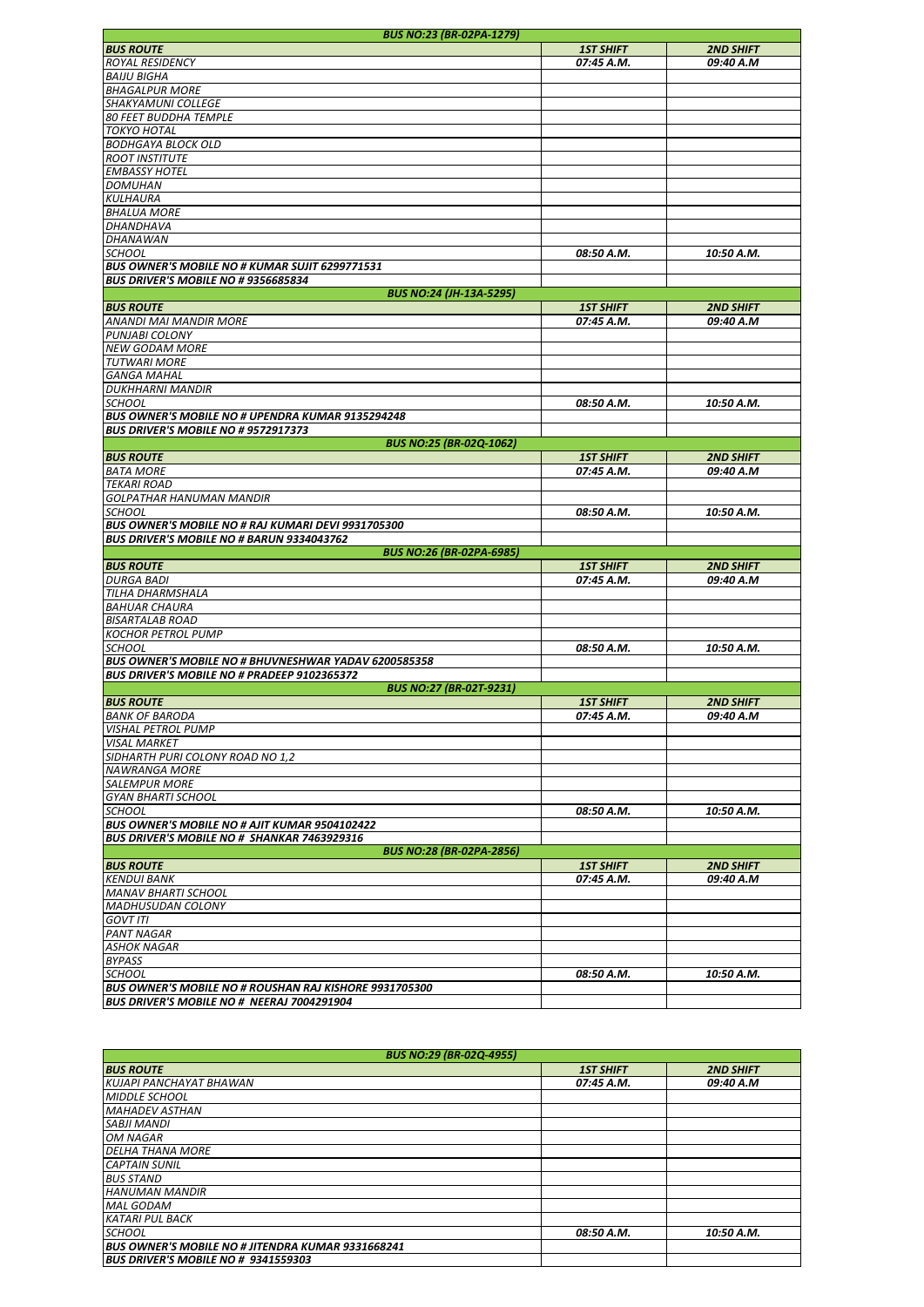| <b>BUS NO:30 (BR-02T-5698)</b>                                                              |                  |                  |
|---------------------------------------------------------------------------------------------|------------------|------------------|
| <b>BUS ROUTE</b>                                                                            | <b>1ST SHIFT</b> | <b>2ND SHIFT</b> |
| PANI TANKI DEVI ASTHAN                                                                      | 07:45 A.M.       | 09:40 A.M        |
| <b>FISH MARKET</b>                                                                          |                  |                  |
| <b>NEAR OVERBRIDGE</b>                                                                      |                  |                  |
| SCHOOL                                                                                      | 08:50 A.M.       | 10:50 A.M.       |
| BUS OWNER'S MOBILE NO # VIKASH KUMAR 7903102842                                             |                  |                  |
| <b>BUS DRIVER'S MOBILE NO #7903102842</b>                                                   |                  |                  |
|                                                                                             |                  |                  |
| <b>BUS NO:31 (BR-02PA-1681)</b>                                                             |                  |                  |
| <b>BUS ROUTE</b>                                                                            | <b>1ST SHIFT</b> | <b>2ND SHIFT</b> |
| <b>KOERI BARI</b>                                                                           | 07:45 A.M.       | 09:40 A.M        |
| PITAMAHESHWAR                                                                               |                  |                  |
| <b>PEER MANSOOR</b>                                                                         |                  |                  |
| <b>WHITE HOUSE</b>                                                                          |                  |                  |
| <b>SCHOOL</b>                                                                               | 08:50 A.M.       | 10:50 A.M.       |
| BUS OWNER'S MOBILE NO # MADAN PANDEY 9973984736                                             |                  |                  |
| <b>BUS DRIVER'S MOBILE NO # SUJIT 6205710376</b>                                            |                  |                  |
| <b>BUS NO: 32 (BR-02PA-2456)</b>                                                            |                  |                  |
| <b>BUS ROUTE</b>                                                                            | <b>1ST SHIFT</b> | <b>2ND SHIFT</b> |
| <b>TULSI MARKET</b>                                                                         | 07:45 A.M.       | 09:40 A.M        |
| JP CHOWK                                                                                    |                  |                  |
| <b>MURARPUR MORE</b>                                                                        |                  |                  |
| <b>DAL MILL</b>                                                                             |                  |                  |
| <b>GEWAL BIGHA</b>                                                                          |                  |                  |
|                                                                                             |                  |                  |
| <b>BILAS HOTEL</b>                                                                          |                  |                  |
| <b>SCHOOL</b>                                                                               | 08:50 A.M.       | 10:50 A.M.       |
| <b>BUS OWNER'S MOBILE NO #</b>                                                              |                  |                  |
| <b>BUS DRIVER'S MOBILE NO # SURESH 7979850107</b>                                           |                  |                  |
| <b>BUS NO: 33 (BR-02W-3718)</b>                                                             |                  |                  |
| <b>BUS ROUTE</b>                                                                            | <b>1ST SHIFT</b> | <b>2ND SHIFT</b> |
| <b>GHUGRITAND</b>                                                                           | 07:45 A.M.       | 09:40 A.M        |
| <b>CRPF CAMP</b>                                                                            |                  |                  |
| <b>MANAV BHARTI RIVER SIDE</b>                                                              |                  |                  |
| <b>MADHUSUDAN COLONY</b>                                                                    |                  |                  |
| <b>SCHOOL</b>                                                                               | 08:50 A.M.       | 10:50 A.M.       |
| BUS OWNER'S MOBILE NO # PUSHPA DEVI 7250147241                                              |                  |                  |
| BUS DRIVER'S MOBILE NO # DILIP 7781861521                                                   |                  |                  |
|                                                                                             |                  |                  |
| <b>BUS NO:34 (BR-02PA-2551)</b>                                                             |                  |                  |
| <b>BUS ROUTE</b>                                                                            | <b>1ST SHIFT</b> |                  |
|                                                                                             |                  | <b>2ND SHIFT</b> |
| DHANIYA BAGICHA SHIV MANDIR                                                                 | 07:45 A.M.       | 09:40 A.M        |
| <b>RAJA KOTHI</b>                                                                           |                  |                  |
| <b>BUDHLAL GALI</b>                                                                         |                  |                  |
| <b>NEAR OVERBRIDGE</b>                                                                      |                  |                  |
| SCHOOL                                                                                      | 08:50 A.M.       | 10:50 A.M.       |
| <b>BUS OWNER'S MOBILE NO # RAJU KUMAR 9955954475</b>                                        |                  |                  |
| <b>BUS DRIVER'S MOBILE NO # 6201076945</b>                                                  |                  |                  |
| <b>BUS NO:35 (BR-02T-2378)</b>                                                              |                  |                  |
| <b>BUS ROUTE</b>                                                                            | <b>1ST SHIFT</b> | <b>2ND SHIFT</b> |
| SIDDHARTH PURI ROAD NO 2                                                                    | 07:45 A.M.       | 09:40 A.M        |
| <b>MUFFASIL MORE</b>                                                                        |                  |                  |
| <b>NARAYAN NAGAR</b>                                                                        |                  |                  |
| <b>BULLA SAHEED</b>                                                                         |                  |                  |
| <b>VISHNU BIHAR</b>                                                                         |                  |                  |
| <b>SITA KUND</b>                                                                            |                  |                  |
| SCHOOL                                                                                      | 08:50 A.M.       | 10:50 A.M.       |
|                                                                                             |                  |                  |
| <b>BUS OWNER'S MOBILE NO # PRAKASH KUMAR 7654907038</b>                                     |                  |                  |
|                                                                                             |                  |                  |
| <b>BUS DRIVER'S MOBILE NO # 8804029517</b>                                                  |                  |                  |
| <b>BUS NO:36 (BR-02T-9381)</b>                                                              |                  |                  |
| <b>BUS ROUTE</b>                                                                            | <b>1ST SHIFT</b> | <b>2ND SHIFT</b> |
| <b>KHARKUHRA ANDER</b>                                                                      | 07:45 A.M.       | 09:40 A.M        |
| <b>CAPTAIN SUNIL</b>                                                                        |                  |                  |
| <b>DURGA MANDIR</b>                                                                         |                  |                  |
| <b>BHATBIGHA</b>                                                                            |                  |                  |
| <b>SCHOOL</b>                                                                               | 08:50 A.M.       | 10:50 A.M.       |
| <b>BUS OWNER'S MOBILE NO # HARJEET SINGH 6205972177</b>                                     |                  |                  |
| <b>BUS DRIVER'S MOBILE NO # 7870617209</b>                                                  |                  |                  |
| <b>BUS NO:37 (JH-15D-9141)</b>                                                              |                  |                  |
|                                                                                             |                  |                  |
| <b>BUS ROUTE</b>                                                                            | <b>1ST SHIFT</b> | <b>2ND SHIFT</b> |
| <b>COTTON MILL</b>                                                                          | 07:45 A.M.       | 09:40 A.M        |
| GANDHI CHOWK                                                                                |                  |                  |
| <b>BAIRAGI MORE</b>                                                                         |                  |                  |
| <b>SOIYA MORE</b>                                                                           |                  |                  |
| RAILWAY GUMTI                                                                               |                  |                  |
| <b>GURDWARA ROAD</b>                                                                        |                  |                  |
| <b>BATA MORE</b>                                                                            |                  |                  |
| SCHOOL                                                                                      | 08:50 A.M.       | 10:50 A.M.       |
| <b>BUS OWNER'S MOBILE NO # RAJU KUMAR 9955954475</b>                                        |                  |                  |
| <b>BUS DRIVER'S MOBILE NO # 9973023268</b>                                                  |                  |                  |
| <b>BUS NO:38 (BR-02Q-0451)</b>                                                              |                  |                  |
| <b>BUS ROUTE</b>                                                                            | <b>1ST SHIFT</b> | <b>2ND SHIFT</b> |
| <b>BULLA SHEED</b>                                                                          | 07:45 A.M.       | 09:40 A.M        |
| <b>FCI GODAWN</b>                                                                           |                  |                  |
| BYPASS POOL                                                                                 |                  |                  |
| <b>GAURAV FAIMLY RESTORENT</b>                                                              |                  |                  |
| <b>NAILI MORE</b>                                                                           |                  |                  |
| 5 NO GATE                                                                                   |                  |                  |
| <b>SCHOOL</b>                                                                               | 08:50 A.M.       | 10:50 A.M.       |
|                                                                                             |                  |                  |
| BUS OWNER'S MOBILE NO # SUJIT 9939917280<br><b>BUS DRIVER'S MOBILE NO # RAJA 6201761044</b> |                  |                  |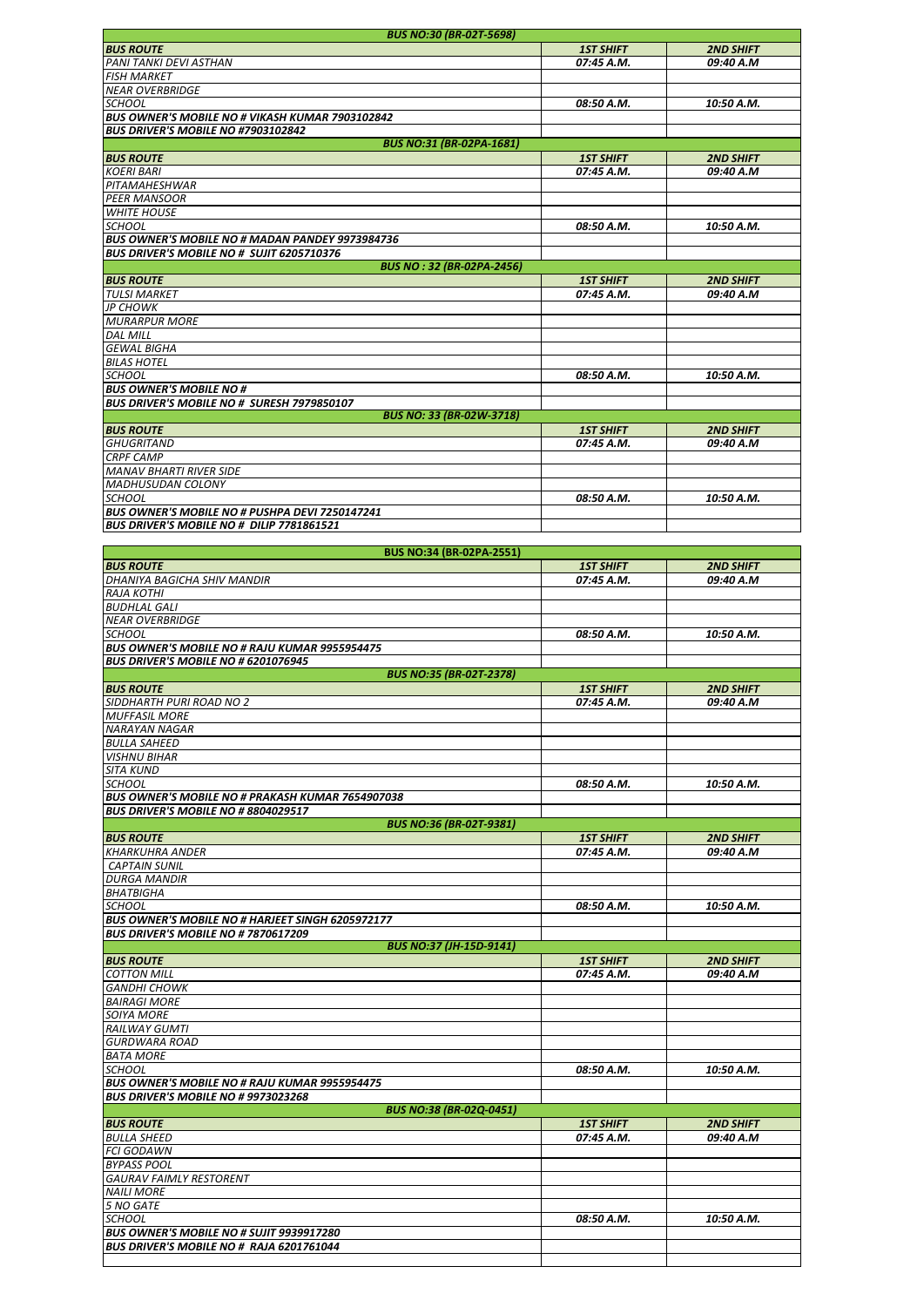| <b>BUS NO:39 (BR-02T-4009)</b>                                        |                  |                  |
|-----------------------------------------------------------------------|------------------|------------------|
| <b>BUS ROUTE</b>                                                      | <b>1ST SHIFT</b> | <b>2ND SHIFT</b> |
| <b>SWATI PETROL PUMP</b>                                              | 07:45 A.M.       | 09:40 A.M        |
| ABGILLA                                                               |                  |                  |
|                                                                       |                  |                  |
| SIDARTHPURI COLONY                                                    |                  |                  |
| <b>LAKHIBAG RD NO 2</b>                                               |                  |                  |
| <b>BULLA SAHEED</b>                                                   |                  |                  |
| <b>BHUSANDA MORE</b>                                                  |                  |                  |
| <b>SITA KUND</b>                                                      |                  |                  |
| <b>GOPI MORE</b>                                                      |                  |                  |
| <b>NAILI MORE</b>                                                     |                  |                  |
|                                                                       |                  |                  |
| <b>КНАТКАСНАК</b>                                                     |                  |                  |
| <b>SCHOOL</b>                                                         | 08:50 A.M.       | 10:50 A.M.       |
| BUS OWNER'S MOBILE NO # MITHILESH KUMAR SINGH 9473221159 / 9939203423 |                  |                  |
| BUS DRIVER'S MOBILE NO # MUNNA 9798314164                             |                  |                  |
| <b>BUS NO:40 (BR-02AA-8251)</b>                                       |                  |                  |
| <b>BUS ROUTE</b>                                                      | <b>1ST SHIFT</b> | <b>2ND SHIFT</b> |
| <b>CHAND CHOWRA</b>                                                   | 07:45 A.M.       | 09:40 A.M        |
|                                                                       |                  |                  |
| ARAYA SAMAJ MANDIR                                                    |                  |                  |
| <b>VISHNU BHAWAN</b>                                                  |                  |                  |
| <b>VISNUPAD</b>                                                       |                  |                  |
| <b>BANGALI ASHRAM</b>                                                 |                  |                  |
| <b>BAITARNI</b>                                                       |                  |                  |
| <b>MARANPUR</b>                                                       |                  |                  |
| <b>AKSHYAVAT</b>                                                      |                  |                  |
|                                                                       |                  |                  |
| <b>BRAHMA ASTHAN</b>                                                  |                  |                  |
| <b>NAILI</b>                                                          |                  |                  |
| <b>BYPASSS</b>                                                        |                  |                  |
| <b>SCHOOL</b>                                                         | 08:50 A.M.       | 10:50 A.M.       |
| BUS OWNER'S MOBILE NO # RAJESH PRASAD 9931421865                      |                  |                  |
| BUS DRIVER'S MOBILE NO # 9262556125                                   |                  |                  |
| <b>BUS NO:41 (BR-25P-6392)</b>                                        |                  |                  |
|                                                                       |                  |                  |
| <b>BUS ROUTE</b>                                                      | <b>1ST SHIFT</b> | <b>2ND SHIFT</b> |
| <b>NEW BAL NIKETAN</b>                                                | 07:45 A.M.       | 09:40 A.M        |
| PARAIYA ROAD                                                          |                  |                  |
| <b>MIL CAMPUS</b>                                                     |                  |                  |
| <b>BUS STAND</b>                                                      |                  |                  |
| <b>OLD BAL NIKETAN</b>                                                |                  |                  |
| SCHOOL                                                                | 08:50 A.M.       | 10:50 A.M.       |
|                                                                       |                  |                  |
| <b>BUS OWNER'S MOBILE NO # SURENDRA NATH TIWARI 9431208260</b>        |                  |                  |
| BUS DRIVER'S MOBILE NO # BIMLESH 7870254393                           |                  |                  |
| <b>BUS NO:42 (BR-02K-6471)</b>                                        |                  |                  |
| <b>BUS ROUTE</b>                                                      | <b>1ST SHIFT</b> | <b>2ND SHIFT</b> |
| <b>SAHRI INDIA POOL</b>                                               | 07:45 A.M.       | 09:40 A.M        |
| <b>HANUMAN MANDIR</b>                                                 |                  |                  |
| <b>MUFFASIL MORE</b>                                                  |                  |                  |
|                                                                       |                  |                  |
| SIDDHARH PURI RD NO 1                                                 |                  |                  |
| <b>JAGJIWAN COLLAGE</b>                                               |                  |                  |
| <b>BYPASS</b>                                                         |                  |                  |
| <b>SCHOOL</b>                                                         | 08:50 A.M.       | 10:50 A.M.       |
| <b>BUS OWNER'S MOBILE NO # KAMLESH KUMAR 9934433122</b>               |                  |                  |
| BUS DRIVER'S MOBILE NO # 6200430628                                   |                  |                  |
| <b>BUS NO:43 (BR-02AA-2101)</b>                                       |                  |                  |
|                                                                       |                  |                  |
| <b>BUS ROUTE</b>                                                      | <b>1ST SHIFT</b> | <b>2ND SHIFT</b> |
| <b>KHARKUHRA DEVIASTHAN</b>                                           | 07:45 A.M.       | 09:40 A.M        |
| <b>RPF MORE</b>                                                       |                  |                  |
| <b>FISH MARKET</b>                                                    |                  |                  |
| <b>JAIL PRESS</b>                                                     |                  |                  |
| <b>SCHOOL</b>                                                         | 08:50 A.M.       | 10:50 A.M.       |
| BUS OWNER'S MOBILE NO # MAHESH KUMAR 9801683176                       |                  |                  |
| BUS DRIVER'S MOBILE NO # PINTU 7492804124                             |                  |                  |
|                                                                       |                  |                  |
| <b>BUS NO:44 (BR-02W-6465)</b>                                        |                  |                  |
| <b>BUS ROUTE</b>                                                      | <b>1ST SHIFT</b> | <b>2ND SHIFT</b> |
| <b>DUKHHARNI MANDIR</b>                                               | 07:45 A.M.       | 09:40 A.M        |
| <b>KIRANI GHAAT</b>                                                   |                  |                  |
| <b>MAURYA GHAAT</b>                                                   |                  |                  |
| PANCHAYATI AKHARA                                                     |                  |                  |
| <b>TUTWARI MORE</b>                                                   |                  |                  |
| <b>BALTI FACTORY</b>                                                  |                  |                  |
|                                                                       |                  |                  |
| <b>SCHOOL</b>                                                         | 08:50 A.M.       | 10:50 A.M.       |
| <b>BUS OWNER'S MOBILE NO # RAUSHAN RAJ KISHORE 9931705300</b>         |                  |                  |
| BUS DRIVER'S MOBILE NO # 9334043762                                   |                  |                  |
| <b>BUS NO:45 (BR-02T-2875)</b>                                        |                  |                  |
| <b>BUS ROUTE</b>                                                      | <b>1ST SHIFT</b> | <b>2ND SHIFT</b> |
| <b>BAIRAGI MORE</b>                                                   | 07:45 A.M.       | 09:40 A.M        |
| <b>PIPE GALI</b>                                                      |                  |                  |
|                                                                       |                  |                  |
| <b>HARIJAN MANDIR</b>                                                 |                  |                  |
| <b>TULSI BHAGAT SHIV MANDIR</b>                                       |                  |                  |
| <b>DAK ASTHAN</b>                                                     |                  |                  |
| <b>PAPER AGENCY</b>                                                   |                  |                  |
| <b>MAHARANI BUS STAND</b>                                             |                  |                  |
| <b>SCHOOL</b>                                                         | 08:50 A.M.       | 10:50 A.M.       |
| <b>BUS OWNER'S MOBILE NO # INDRAJEET SINGH 9708475870</b>             |                  |                  |
|                                                                       |                  |                  |
| BUS DRIVER'S MOBILE NO # 9934479824                                   |                  |                  |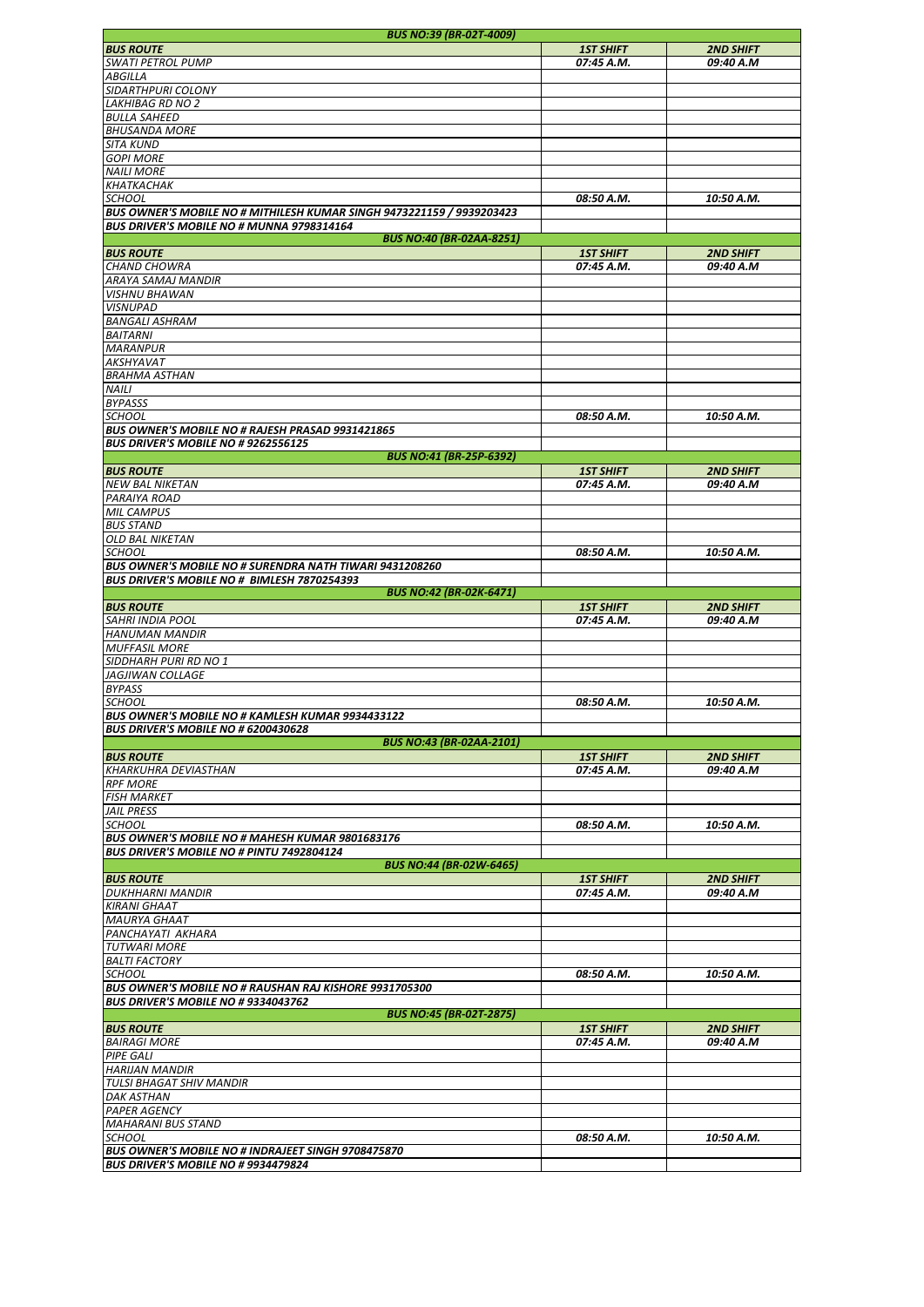|                                                                                                      | <b>BUS NO:46 (BR-02T-0521)</b>  |                  |                  |
|------------------------------------------------------------------------------------------------------|---------------------------------|------------------|------------------|
| <b>BUS ROUTE</b>                                                                                     |                                 | <b>1ST SHIFT</b> | <b>2ND SHIFT</b> |
| CHAPARDAH                                                                                            |                                 | 07:45 A.M.       | 09:40 A.M        |
| <b>BINOVA NAGAR</b>                                                                                  |                                 |                  |                  |
|                                                                                                      |                                 |                  |                  |
| MAGADH COLONY RD. NO 11                                                                              |                                 |                  |                  |
| MAGADH COLONY RD. NO 7                                                                               |                                 |                  |                  |
| TATA MOTORS SCHOOL                                                                                   |                                 |                  |                  |
| <b>SCHOOL</b>                                                                                        |                                 | 08:50 A.M.       | 10:50 A.M.       |
| <b>BUS OWNER'S MOBILE NO # HARJEET SINGH 8797724267</b>                                              |                                 |                  |                  |
|                                                                                                      |                                 |                  |                  |
| <b>BUS DRIVER'S MOBILE NO # 9199941803</b>                                                           |                                 |                  |                  |
|                                                                                                      | <b>BUS NO:47 (BR-02W-0327)</b>  |                  |                  |
| <b>BUS ROUTE</b>                                                                                     |                                 | <b>1ST SHIFT</b> | <b>2ND SHIFT</b> |
| <b>STATION</b>                                                                                       |                                 | 07:45 A.M.       | 09:40 A.M        |
| <b>TELBIGHA MORE</b>                                                                                 |                                 |                  |                  |
| ANANDI MAI                                                                                           |                                 |                  |                  |
| <b>GANGA MAHAL</b>                                                                                   |                                 |                  |                  |
|                                                                                                      |                                 |                  |                  |
| <b>MAURYA GHATT</b>                                                                                  |                                 |                  |                  |
| <b>SCHOOL</b>                                                                                        |                                 | 08:50 A.M.       | 10:50 A.M.       |
| <b>BUS OWNER'S MOBILE NO # VIKASH KUMAR 7903102842</b>                                               |                                 |                  |                  |
| <b>BUS DRIVER'S MOBILE NO # 9654478466</b>                                                           |                                 |                  |                  |
|                                                                                                      | <b>BUS NO:48 (BR-02Q-2054)</b>  |                  |                  |
| <b>BUS ROUTE</b>                                                                                     |                                 | <b>1ST SHIFT</b> | <b>2ND SHIFT</b> |
|                                                                                                      |                                 |                  |                  |
| <b>HANUMAN MANDIR PUL</b>                                                                            |                                 | 07:45 A.M.       | 09:40 A.M        |
| <b>MUFASIL MORE</b>                                                                                  |                                 |                  |                  |
| <b>BUS STAND</b>                                                                                     |                                 |                  |                  |
| SIDARHPURI COLONY ROAD NO 1                                                                          |                                 |                  |                  |
| <b>NARAYAN NAGAR</b>                                                                                 |                                 |                  |                  |
| PALANG MARKET                                                                                        |                                 |                  |                  |
|                                                                                                      |                                 |                  |                  |
| <b>ATUL AGENCY</b>                                                                                   |                                 |                  |                  |
| <b>NAILI MORE</b>                                                                                    |                                 |                  |                  |
| <b>SCHOOL</b>                                                                                        |                                 | 08:50 A.M.       | 10:50 A.M.       |
| <b>BUS OWNER'S MOBILE NO # SUJIT KUMAR 9939917280</b>                                                |                                 |                  |                  |
| <b>BUS DRIVER'S MOBILE NO # NITYA TIWARI 7544056216</b>                                              |                                 |                  |                  |
|                                                                                                      | <b>BUS NO:49 (BR-02Q-1709)</b>  |                  |                  |
|                                                                                                      |                                 |                  |                  |
| <b>BUS ROUTE</b>                                                                                     |                                 | <b>1ST SHIFT</b> | <b>2ND SHIFT</b> |
| <b>GREENFILED SCHOOL</b>                                                                             |                                 | 07:45 A.M.       | 09:40 A.M        |
| SABJEE MANDI ATM                                                                                     |                                 |                  |                  |
| <b>BALAJI COLONY</b>                                                                                 |                                 |                  |                  |
| <b>BHUSUNDA BAZAR</b>                                                                                |                                 |                  |                  |
|                                                                                                      |                                 |                  |                  |
| <b>SURHARI MORE</b>                                                                                  |                                 |                  |                  |
| <b>MAHABIR MANDIR</b>                                                                                |                                 |                  |                  |
| <b>NAILI MORE</b>                                                                                    |                                 |                  |                  |
| <b>KOSHDIHRA</b>                                                                                     |                                 |                  |                  |
| <b>PAHARPUR</b>                                                                                      |                                 |                  |                  |
| <b>SCHOOL</b>                                                                                        |                                 | 08:50 A.M.       | 10:50 A.M.       |
|                                                                                                      |                                 |                  |                  |
| BUS OWNER'S MOBILE NO # MITHILESH KUMAR SINGH 9473221159 / 9939203423                                |                                 |                  |                  |
| BUS DRIVER'S MOBILE NO # BABLU 9693149108                                                            |                                 |                  |                  |
|                                                                                                      | <b>BUS NO:50 (BR-02T-7851)</b>  |                  |                  |
| <b>BUS ROUTE</b>                                                                                     |                                 | <b>1ST SHIFT</b> | <b>2ND SHIFT</b> |
| RAMDHANPUR                                                                                           |                                 | 07:45 A.M.       | 09:40 A.M        |
| <b>BHUSANDI MORE</b>                                                                                 |                                 |                  |                  |
|                                                                                                      |                                 |                  |                  |
| PIPERPATI                                                                                            |                                 |                  |                  |
| <b>MAHABIR ASTHAN(MURARPUR)</b>                                                                      |                                 |                  |                  |
| <b>SCHOOL</b>                                                                                        |                                 | 08:50 A.M.       | 10:50 A.M.       |
| BUS OWNER'S MOBILE NO # ROUSHAN RAJ KISHORE 9931705300                                               |                                 |                  |                  |
| BUS DRIVER'S MOBILE NO # SUBHAM 9801143088                                                           |                                 |                  |                  |
|                                                                                                      |                                 |                  |                  |
|                                                                                                      |                                 |                  |                  |
|                                                                                                      | <b>BUS NO:51 (BR-02AA-2070)</b> |                  |                  |
| <b>BUS ROUTE</b>                                                                                     |                                 | <b>1ST SHIFT</b> | <b>2ND SHIFT</b> |
| <b>KALI MANDIR</b>                                                                                   |                                 | 07:45 A.M.       | 09:40 A.M        |
| <b>RAJA PUR</b>                                                                                      |                                 |                  |                  |
| <b>SONU BIGHA</b>                                                                                    |                                 |                  |                  |
|                                                                                                      |                                 |                  |                  |
| BMP                                                                                                  |                                 |                  |                  |
| SCHOOL                                                                                               |                                 | 08:50 A.M.       | 10:50 A.M.       |
| BUS OWNER'S MOBILE NO # KUMAR SUJIT 6299771531                                                       |                                 |                  |                  |
| BUS DRIVER'S MOBILE NO # 7870036240                                                                  |                                 |                  |                  |
|                                                                                                      | <b>BUS NO:52 (BR-02J-3242)</b>  |                  |                  |
|                                                                                                      |                                 |                  |                  |
| <b>BUS ROUTE</b>                                                                                     |                                 | <b>1ST SHIFT</b> | <b>2ND SHIFT</b> |
| <b>BHARAT SEVA ASHRAM</b>                                                                            |                                 | 07:45 A.M.       | 09:40 A.M        |
| <b>NAGMATIYA ROAD</b>                                                                                |                                 |                  |                  |
| <b>KAREEMGUNJ</b>                                                                                    |                                 |                  |                  |
| <b>CRANE SCHOOL</b>                                                                                  |                                 |                  |                  |
| <b>BHATBIGHA MORE</b>                                                                                |                                 |                  |                  |
|                                                                                                      |                                 |                  |                  |
| ASHOK NAGAR                                                                                          |                                 |                  |                  |
| ASHA SINGH MORE                                                                                      |                                 |                  |                  |
| SCHOOL                                                                                               |                                 | 08:50 A.M.       | 10:50 A.M.       |
| <b>BUS OWNER'S MOBILE NO # BIRENDRA KUMAR 9931421865</b>                                             |                                 |                  |                  |
| <b>BUS DRIVER'S MOBILE NO # 9955890864</b>                                                           |                                 |                  |                  |
|                                                                                                      | <b>BUS NO:53 (BR-34G-2201)</b>  |                  |                  |
| <b>BUS ROUTE</b>                                                                                     |                                 | <b>1ST SHIFT</b> | <b>2ND SHIFT</b> |
|                                                                                                      |                                 |                  |                  |
| RAMDHANPUR (PIPERGALI)                                                                               |                                 | 07:45 A.M.       | 09:40 A.M        |
| <b>MACHLI BAZAR</b>                                                                                  |                                 |                  |                  |
| <b>LAL MEDICAL</b>                                                                                   |                                 |                  |                  |
| PIPERPANTI MORE                                                                                      |                                 |                  |                  |
| <b>SCHOOL</b>                                                                                        |                                 | 08:50 A.M.       | 10:50 A.M.       |
|                                                                                                      |                                 |                  |                  |
| BUS OWNER'S MOBILE NO # SANJEEV KUMAR SINGH 9431208260<br>BUS DRIVER'S MOBILE NO # SUBODH 6287146771 |                                 |                  |                  |